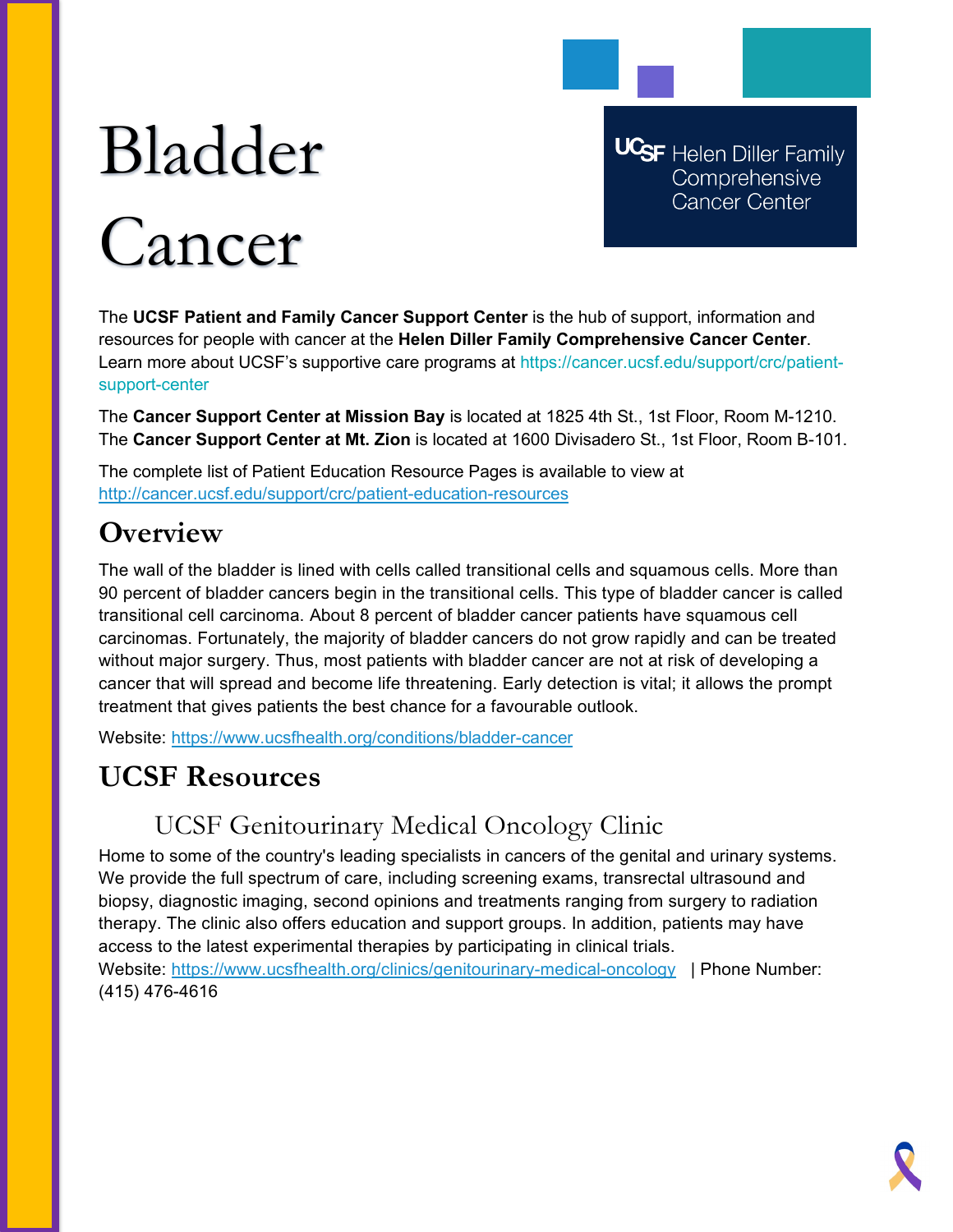# UCSF Urologic Surgical Oncology Clinic

We provide a wide range of services, including screening exams, diagnostic imaging, transrectal ultrasound and biopsy, second opinions and treatments ranging from surgery to radiation therapy. We also offer patient education and support groups. UCSF is home to a large research program dedicated to improving cancer prevention, diagnosis and treatment. Interested patients may have the option to join a clinical trial investigating potential new treatments. Website: <https://www.ucsfhealth.org/clinics/urologic-surgical-oncology-clinic> | Phone Number: (415) 353-

7171

# **Publications**

American Cancer Society: "Bladder Cancer" Website: <https://www.cancer.org/cancer/bladder-cancer.html>

National Cancer Institute: "Bladder Cancer" Website: <https://www.cancer.gov/types/bladder>

# **Organizations**

American Bladder Cancer Society ABLCS website is run by bladder cancer survivors. Provides discussion forums and blogs to connect with others and ask questions. Website: <http://www.bladdercancersupport.org/> Phone Number: 888-413-2344

## American Cancer Society (ACS) – Bladder Cancer

At the American Cancer Society, we're on a mission to free the world from cancer. Until we do, we'll be funding and conducting research, sharing expert information, supporting patients, and spreading the word about prevention. All so you can live longer — and better. Website: <https://www.cancer.org/cancer/bladder-cancer.html>Phone Number: 800.227.2345

## Bladder Cancer Action Network

BCAN provides an online support community, information about local support groups and inspirational stories. They offer an excellent patient handbook "Bladder Cancer Basics for the Newly Diagnosed" which is available for free by request. Website: <http://www.bcan.org/> | Phone Number: 888-901-2226

Cancer.Net – Bladder Cancer

This is Cancer.Net's Guide to Bladder Cancer. Website: <https://www.cancer.net/cancer-types/bladder-cancer>